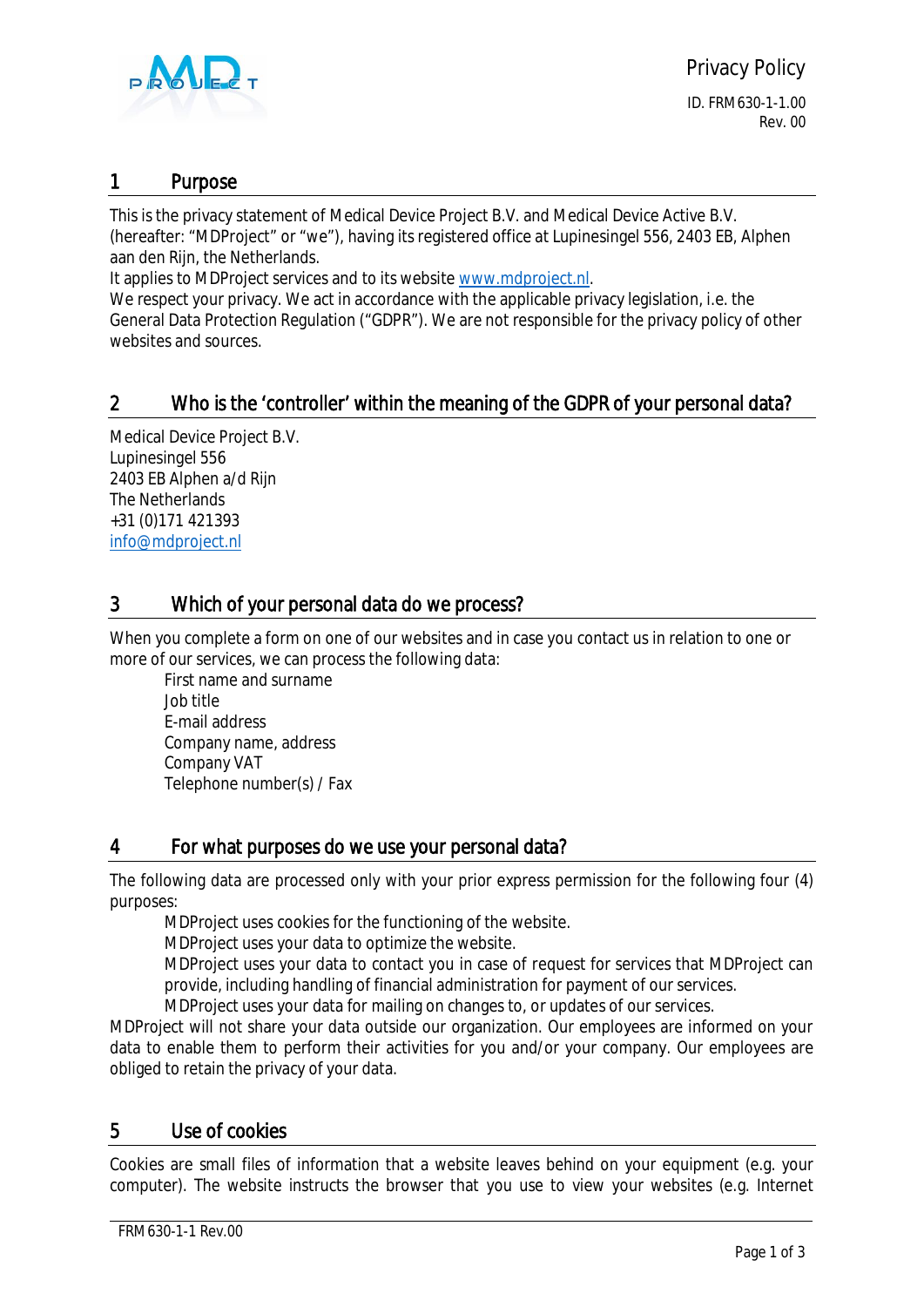

Explorer, Firefox etc.) to save these cookies on your equipment. On the website of mdproject.nl. two types of cookies are used:

Functional cookies:

Functional cookies are required to enable a website to function. MDProject uses functional cookies to make navigating on websites easier and to retain certain user settings or preferences, so that your use of the websites can be optimized.

Analytical cookies:

With the help of software of third parties such as Google Analytics, MDProject also uses analytical cookies to assess how many people visit the websites and what is most viewed. The statistical information collected is used to optimally harmonize the contents of the website or online mailings with the needs of visitors.

Advertisements and other cookies:

MDProject will **not** use cookies for advertisement or other related services.

#### 6 How can I manage or delete cookies?

Most Internet browsers are set to automatically accept cookies. In that case, you can automatically accept them. You can change the settings to block cookies or to warn you if cookies are being sent to your computer. Consult your browser instructions or your help screen to find out more about how you can adjust or change your browser settings

[\(http://www.browserchecker.nl/cookies-verwijderen#ie-cookies](http://www.browserchecker.nl/cookies-verwijderen#ie-cookies)).

If you use different equipment to view the website [www.mdproject.nl](http://www.mdproject.nl/), you must ensure that every browser on every piece of equipment is adjusted to your cookie preferences.

## 7 Right to access, correct or delete data

You have the right to access, correct or delete your personal data. You also have the right to withdraw any permission you have granted for the data processing or to object to the processing of your personal data by MDProject and you are entitled to have your data transferred. That means that you can submit a request to us to transfer your personal data that we have in a computer file to you or to an organization referred to by you.

You can send a request for the access, correction, deletion or transfer of your personal data or a request to withdraw your permission or an objection to the processing of your personal data to [info@mdproject.nl].

To be sure that the request has been submitted by you, we can ask you to provide proof of identity. We will respond as quickly as possible to your request, but in any event within four weeks.

Deletion of your personal data is possible only if those data are no longer relevant.

## 8 Complaint procedure

If you have a complaint about compliance with this privacy statement or about a violation of your privacy rights, you can contact [info@mdproject.nl].

You also have the possibility to submit a complaint to the national regulator, the Dutch Data Protection Authority (Autoriteit Persoonsgegevens). You can do so using the following link:

https://autoriteitpersoonsgegevens.nl/nl/contact-met-de-autoriteit-persoonsgegevens/tip-ons.